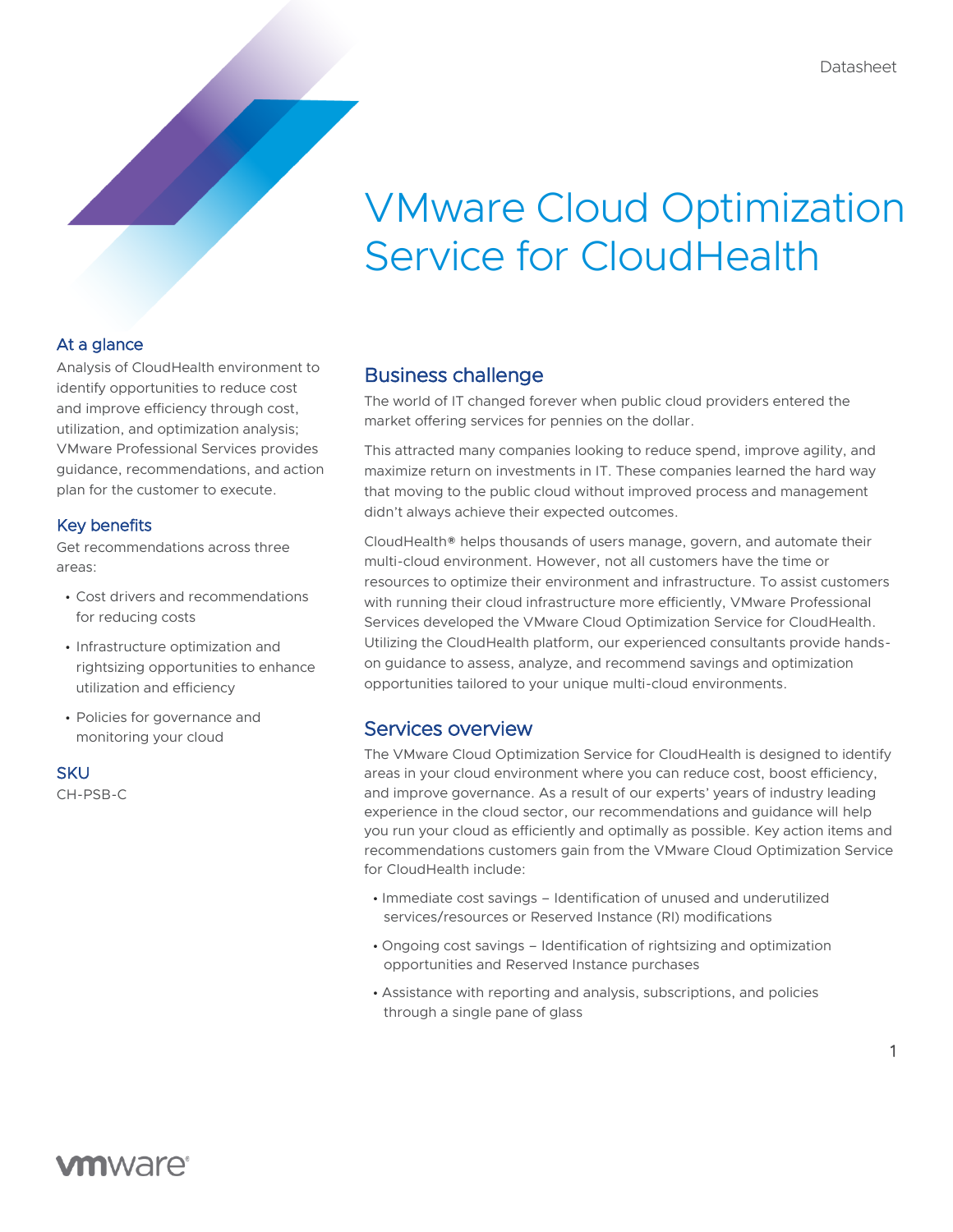In addition to the tailored recommendations described above, the following deliverables are included in the VMware Cloud Optimization Service for CloudHealth:

- Cloud Optimization Detailed Report This includes detailed analysis, reports, recommendations, and action items. This report is intended for distribution to key stakeholders within your organization.
- Cloud Optimization Executive Review Presentation This formal presentation is for delivery to key stakeholders and includes a summary of the detailed report and highlights to the key results and recommendations.

# Service Delivery Description and Requirements

The VMware Cloud Optimization Service for CloudHealth is focused on providing a review of the customer's cloud infrastructure to identify and prioritize key actions and recommendations to be implemented. The key areas of review are:

- Current cost trends and drivers
- Operational efficiencies
- Governance and reporting

#### Service activities

- Assess environment for immediate cost savings unused services/resources or RI modifications and convertible exchanges
- Assess environment for ongoing cost savings RI purchases across reservable asset types and rightsizing opportunities for EC2 and EBS
- Review assessment with customer for actionable cost savings
- Track and report ongoing cost savings by action
- Create up to 15 reports, subscriptions, or policies to allow for ongoing cost savings governance

#### Service deliverables

VMware Professional Services will provide the following documents as part of this service:

- Cloud Optimization Detailed Report
	- This includes detailed analysis, reports, recommendations, and action items. This report is intended for distribution to key stakeholders within the organization and is actionable by the customer.
- Cloud Optimization Executive Review Presentation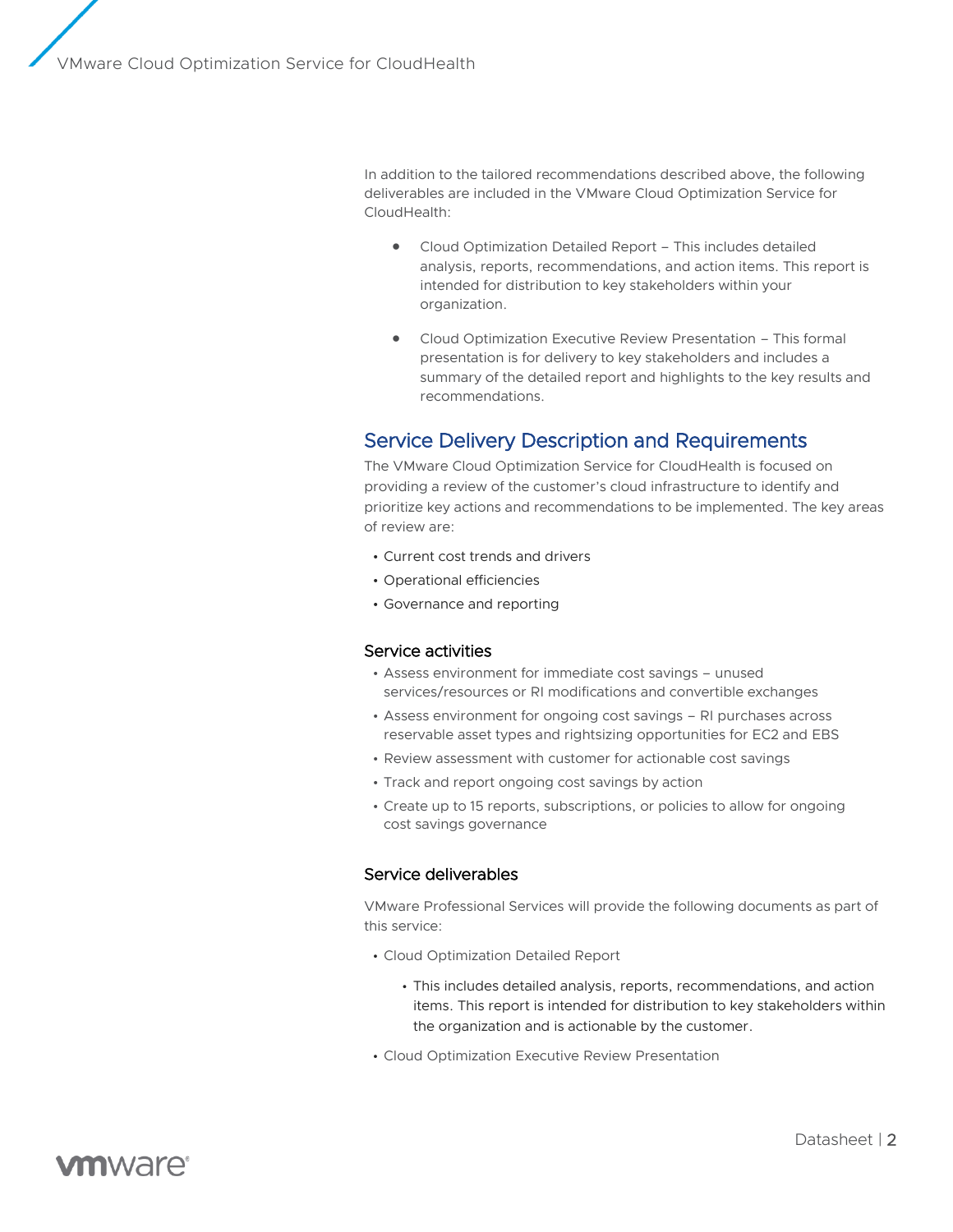- This formal presentation is for delivery to key stakeholders and includes a summary of the detailed report and highlights to the key results and recommendations.
- Cloud Optimization Cost Savings Report
	- This includes accounting for all incremental changes executed during the engagement.

These deliverables will provide the detailed requirements and act as the guide and agreement between VMware Professional Services and the customer as to what specifically will be implemented.

# Estimated schedule

VMware estimates that the duration of this project will not exceed 12 weeks (3 months). VMware will operate according to a schedule agreed to by both parties. Typically, services are performed during normal business hours and workdays (weekdays and non-holidays).

## Customer responsibilities

Customer is responsible for the following as part of this service:

- Attendance in meetings, such as kickoff calls, presentations, etc.
- Having metrics available within the CloudHealth platform, if metrics are missing, it will limit the level of analysis and recommendations. For example, for VMware Professional Services to provide rightsizing recommendations, metrics would be needed for memory, CPU, disk/filesystem, and network.
- Execution on the recommendations as provided in the detailed analysis and action plan.
- A dedicated project manager authorized to make decisions and provide the VMware Professional Services team with information necessary to complete the work as described in this SOW.
- A project sponsor to act as a point of escalation.
- The customer will be available and respond in a timely manner for any deliverables and feedback.

# **Assumptions**

- The scope of the services to be provided will be limited to the usage, cost, and performance data that is available in the CloudHealth platform at the beginning of the project.
- Expected deliverables will be communicated to customer within a mutually agreed upon timeframe to ensure quality and timeline are not jeopardized.
- Any remedial asset allocation and tagging of historical assets is considered out of scope.